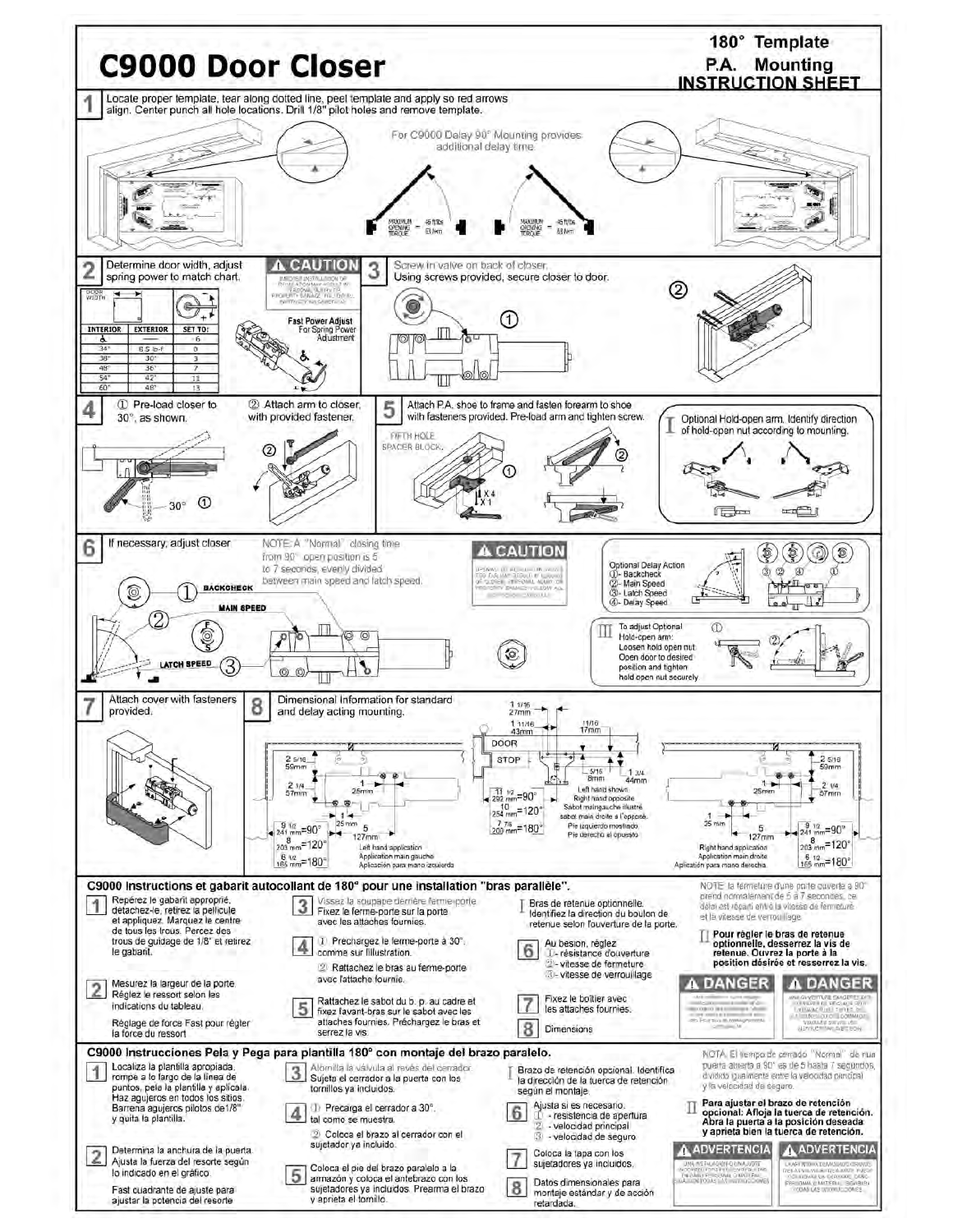# **C9000 Series Door Closer Installation**

Standard and Top-Jamb Installation

#### **Standard installation:**

Regular arm application provides the best power efficiency. It is the only installation that installs on the hinge (pull) side of the door. Regular arm applications require at least 1-3/4" from top of door to ceiling so arm does not hit the ceiling and at least 2-1/2" behind door when door is opened to 90º, so closer body will not damage the wall.



## **Top-Jamb installation:**

Top-jamb application is the best alternative to regular arm for power efficiency. It is installed on the frame stop (push) side of the door. It is frequently used on doors with a narrow top rail, such as exterior aluminum storefront doors. Top-jamb applications require the frame to be at least 1-3/4" in height, or else a drop plate must be used (a drop plate provides a mounting surface for the door closer).



Left Hand Application Shown **Example 20 and Application Shown** Right Hand Application Shown